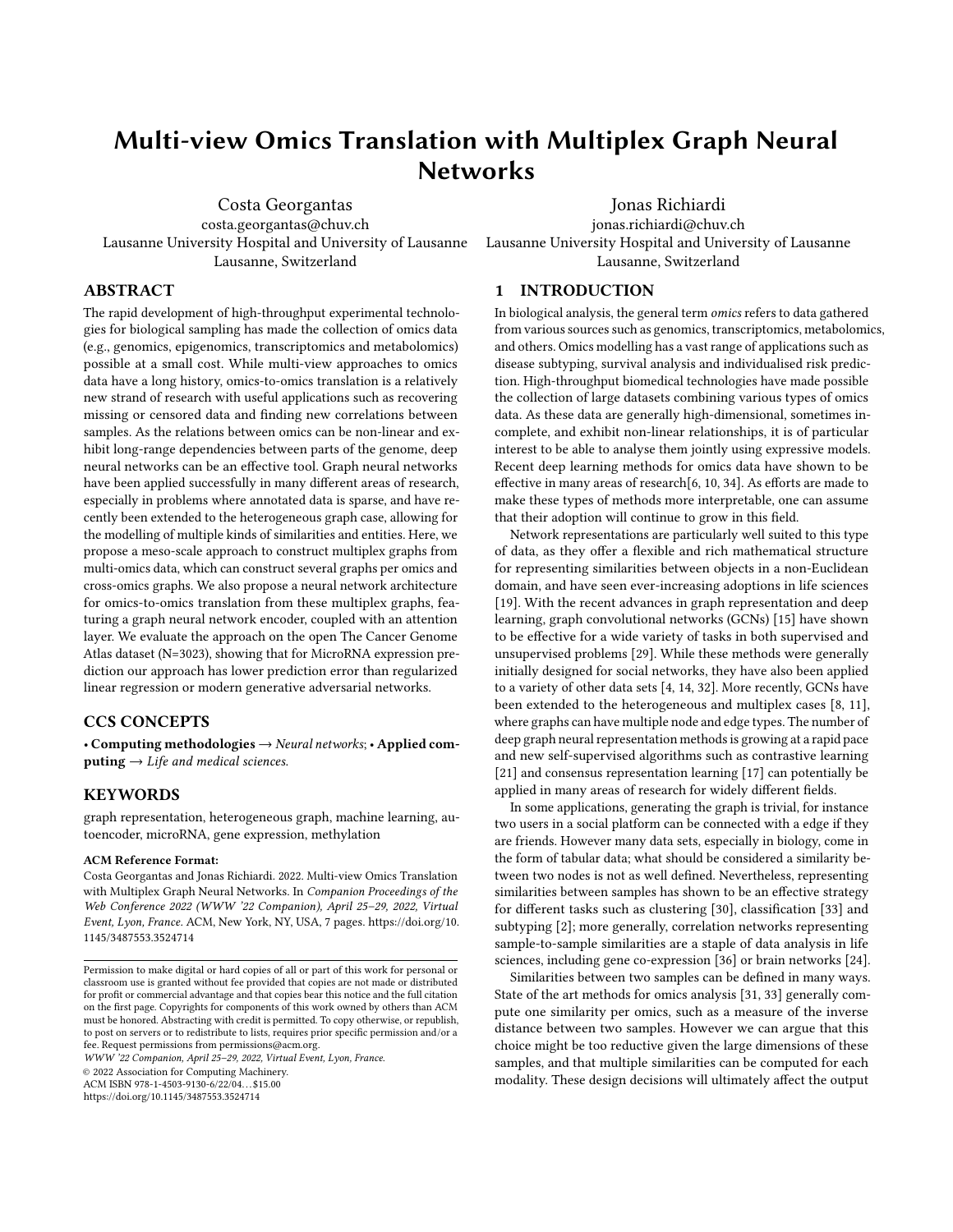WWW '22 Companion, April 25–29, 2022, Virtual Event, Lyon, France. Costa Georgantas & Jonas Richiardi

of the network, and thus need to be studied in more detail. To the best of our knowledge, no work has been done to provide a general framework for multiplex graph generation from omics data.

Our main contributions are summarized as follows:

- We propose a method for constructing a multiplex graph from multi-omics data by grouping correlated features and computing an edge type per group, providing a "meso-scale" approach which is more fine-grained than using a single graph per omics.
- We introduce a novel graph encoding architecture able to generate meaningful latent representations of the samples with minimal annotated data.
- We compare our method with the state of the art for omics-toomics translation and show the effectiveness of our method in both low and well annotated regimes.
- We examine the impact of the multiplex graph construction step, comparing with a well-established method for multiview, similarity-based omics analysis.

# 2 RELATED WORK

In the multi-omics literature, most similarity-based methods regard the generation of the sample-sample similarity graph as preprocessing [\[23\]](#page-6-19), and use a single similarity graph per omics, with the notable exception of rMKL-LPP [\[26\]](#page-6-20), which can use several different kernels per omic. Going back to spectral clustering [\[5\]](#page-6-21), several results have shown that graph construction impacts clustering [\[18\]](#page-6-22), so it is of interest to examine the impact of graph construction on predictive algoritms.

In the next subsections, we highlight the graph construction stage of a well established and a more recent approach for multiomics clustering and classification. We also mention other methods that construct graphs out of tabular data.

## 2.1 Similarity Network Fusion

The Similarity Network Fusion [\[31\]](#page-6-18) (SNF) method consists in generating graphs from multiple modalities and fusioning them iteratively. Given  $\mathbf{x}_i$  a feature vector for node  $i$ , let  $\rho(\mathbf{x}_i, \mathbf{x}_j)$  denote the Euclidean distance between nodes  $\mathbf{x}_i$  and  $\mathbf{x}_j$ . For the graph generation process, initial edges weights between nodes  $i$  and  $j$  are given by :

$$
\mathbf{W}_{ij} = \exp\left(-\frac{\rho^2\left(\mathbf{x}_i, \mathbf{x}_j\right)}{\mu\epsilon_{i,j}}\right) \tag{1}
$$

where  $\mu$  is a hyperparameter that can be empirically set and  $\varepsilon_{i,j}$ is defined as

$$
\varepsilon_{i,j} = \frac{\text{mean} \left( \rho \left( \mathbf{x}_i, N_i \right) \right) + \text{mean} \left( \rho \left( \mathbf{x}_j, N_j \right) \right) + \rho \left( \mathbf{x}_i, \mathbf{x}_j \right)}{3} \tag{2}
$$

where  $N_i$  represent the  $N$  closest neighbors of node  $i$ , Finally, the adjacency matrix entries are given by

$$
\mathbf{A}_{ij} = \begin{cases} \n\mathbf{W}_{ij} & j \in N_i \\ \n\sum_{k \in N_i} \mathbf{W}_{ik} & j \in N_i \\ \n0, \text{ otherwise} \n\end{cases} \tag{3}
$$

 This matrix is computed for each modality and used in conjunction with another similarity matrix. This method assumes that local similarities given by the K nearest neighbors are the most reliable. Note that a single graph is computed for each modality.

## 2.2 MOGONET

MOGONET [\[33\]](#page-6-15) is a method based on graph convolutional networks and a view correlation discovery network. It also builds a single graph for each modality of measurement, but does so based on a similarity metric.

<span id="page-1-0"></span>
$$
\mathbf{A}_{ij} = \begin{cases} s(\mathbf{x}_i, \mathbf{x}_j), & \text{if } i \neq j \text{ and } s(\mathbf{x}_i, \mathbf{x}_j) \geq \epsilon \\ 0, & \text{otherwise} \end{cases} \tag{4}
$$

where *s* is the cosine similarity

$$
s\left(\mathbf{x}_{i}, \mathbf{x}_{j}\right) = \frac{\mathbf{x}_{i} \cdot \mathbf{x}_{j}}{\|\mathbf{x}_{i}\|_{2} \|\mathbf{x}_{j}\|_{2}}
$$
(5)

and  $\epsilon$  is chosen such that

$$
k = \sum_{i,j} I\left(s\left(\mathbf{x}_i, \mathbf{x}_j\right) \geq \epsilon\right) / n \tag{6}
$$

where  $I(\cdot)$  is the indicator function and *n* is the number of nodes, and the hyperparameter  $k$  dictates the sparsity of the graph.

Again, only one graph is computed for each modality. We argue that as the modalities contain a large amount of features, it could be valuable to model more than one similarity per omic between the nodes.

# 2.3 Other Methods

To the best of our knowledge, TabGNN [\[7\]](#page-6-23) is the only method using a graph neural network that builds a multiplex graph out of general tabular data. The graph construction step is however largely left to the user. Other methods build single graphs from k nearest neighbors [\[25,](#page-6-24) [35\]](#page-6-25), or Pearson correlation [\[2\]](#page-5-0) and de Resende et al. [\[3\]](#page-6-26) compute an approximation of the Shapeley values to model relationships. In general, these methods have one or multiple hyper-parameters that dictate the resulting graph properties, such as its sparsity. The common assumption is that appropriate links between the samples will provide meaningful information for the downstream task. These approaches all make sense intuitively, however for high-dimensional data it is worth considering whether similarities between samples should be considered uni-dimensional. Although building one graph per modality is a first step, it is itself an arbitrary choice and other less obvious choices might yield better results.

# 3 A MULTIPLEX GRAPH NEURAL NETWORK FOR MULTI-VIEW OMICS TRANSLATION

# 3.1 Notation

Let  $\mathrm{F}\in \mathbb{R}^{N\times d_f}$  be a feature matrix where N is the number of samples and  $d_f$  is the dimension of the features, and let  $\mathbf{A} \in \mathbb{R}^{N \times N}$  denote an adjacency matrix representing similarities between the samples.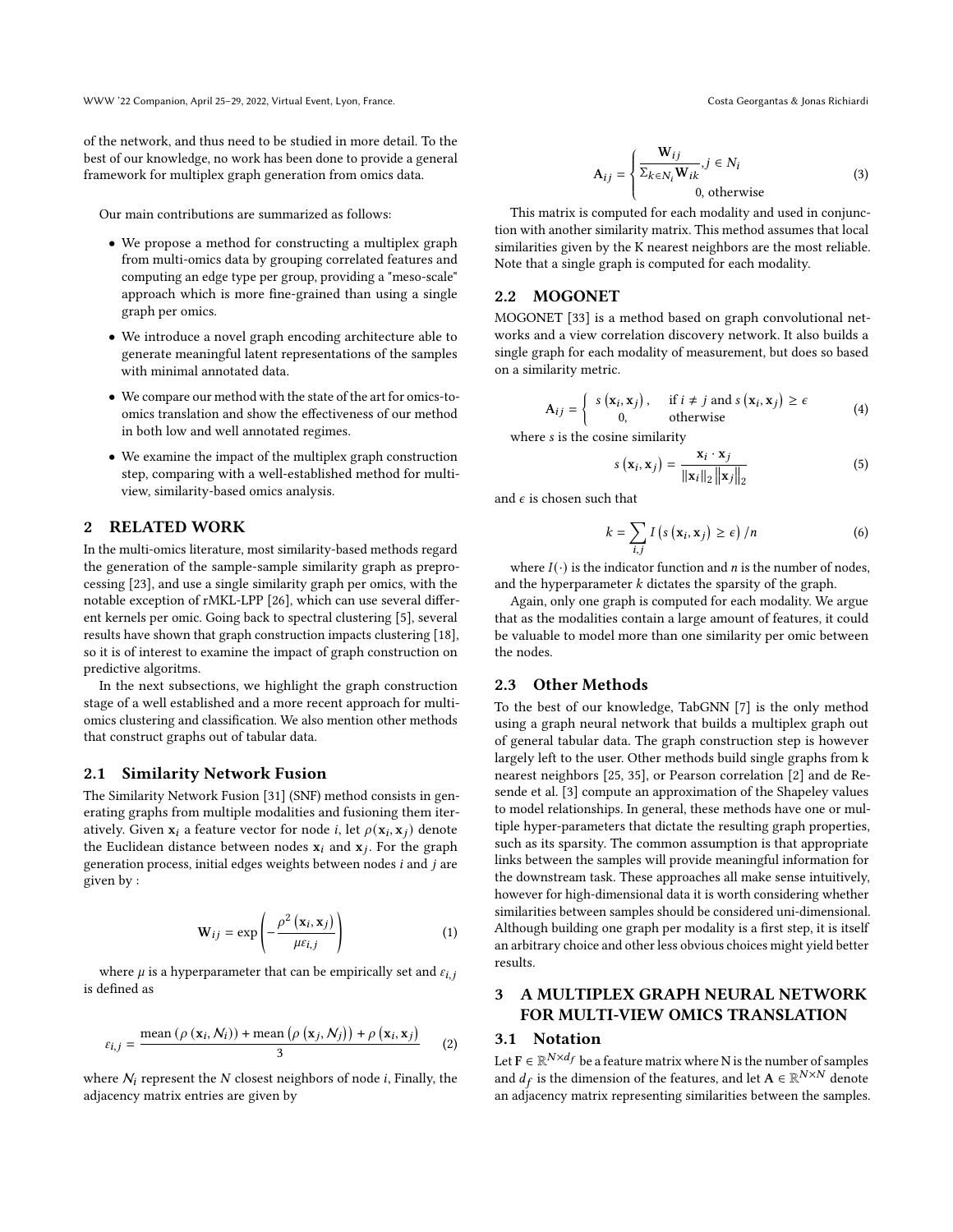<span id="page-2-0"></span>

## Figure 1: Overview of the proposed method. The adjacency matrices of the multiplex graph, computed for each feature cluster (represented in colors) are fed to a variational graph neural encoder, and decoded with a regular fully connected network.

An attributed graph  $G(A, F)$  is composed of these two components. An attributed multiplex graph  $\mathcal{G}_\mathcal{M} = \left\{\mathcal{G}^1, \cdots, \mathcal{G}^R\right\}$  is composed of  $R \geq 1$  layers where  $G^{r}(A^{r}, F)$  are individual attributed graphs.

We build a multiplex graph with  $K$  layers, each layer representing similarities for an associated cluster. Similarities  $s_{\boldsymbol{k}}$  for samples in cluster  $k$  are defined as

# 3.2 Feature Clustering

As computing one layer of the multiplex graph per feature would be computationally intensive and would result in many redundant graphs, we instead choose to cluster correlated features together and compute a single layer per cluster. As a result, in a multi-modal setting features from different modalities can be in the same cluster. Our motivation for this approach so is that multiplex graphs neural networks can effectively make use of the appropriate similarities (or graph layer) for a given task and discard the others. Formally, we define a number of clusters  $K$  that will also represent the number of layers in the multiplex graph. Following Ward's method [\[20\]](#page-6-27), pairs of clusters that minimally increase within-cluster variance are merged recursively. This procedure is repeated until the number of clusters is equal to  $K$ . The feature clustering is computed using scikit-learn's [\[22\]](#page-6-28) FeatureAgglomeration method.

This approach has multiple benefits when compared to SNF and MOGONET. First, the number of layers in the graph is not limited to the number of modalities, making this approach more flexible. Second, the similarities we compute reflect part of the data, as opposed to an entire modality. In cases where a lot of features are highly correlated, computing a single distance will drown out other potentially useful links. Finally, the aforementioned methods are based on the assumption that a link between samples for an entire modality is a good proxy for their respective final tasks, while we only assume this for some sub-groups of features that will be weighted by the neural network.

#### 3.3 Multiplex Graph Construction

Let  $K$  be the number of clusters generated from the feature clustering, then  $\mathrm{X}^k$  denotes the features of cluster  $k$  for all sample.  $s_k\left(\mathbf{x}_i^k,\mathbf{x}_j^k\right)=e^{-\gamma\|\mathbf{x}_i^k-\mathbf{x}_j^k\|_2}$ (7)

where  $\mathbf{x}_i^k$  represents features in cluster  $k$  for the *i*-th sample, and  $\gamma = 0.5$ . As some nodes can be left without any neighbors, we also link singleton nodes with their 10 nearest neighbors. The adjacency matrix  $\boldsymbol{\rm{A}}^{k}$  is then computed as in equation [4](#page-1-0) with  $\epsilon=$  0.5 for each layer. There is a number of other ways we can construct these graphs. We could for instance combine multiple kernel functions for the similarity computation [\[26\]](#page-6-20), use different thresholds, and many other variants. It is thus difficult to know for certain which similarities to combine and how, and this might cause us to over engineer these similarities based on the dataset. It could be possible to design a neural network making that choice for us, but defining a fully differentiable method for generating a multiplex graph is not trivial.

# 3.4 Encoder Architecture

The network, shown schematically in Figure [1,](#page-2-0) is composed of two main parts, an encoder and a decoder. The encoder makes use of the pre-computed multiplex graph to encode samples into a lowdimensional embedding space. The embeddings are then fed into a regular decoder composed of two fully connected blocks. Each block is a composed of a fully connected layer, a dropout layer and an activation function. The output of the decoder is the reconstructed modality, and is compared directly with the ground truth.

To allow a wider range of applications for our approach, the head of the graph encoder predicts the mean and variance of a multivariate gaussian distribution rather than the latent representation directly. This can enable us to generate new samples for the output omic directly from the latent space, at no cost of performance for the observed metrics.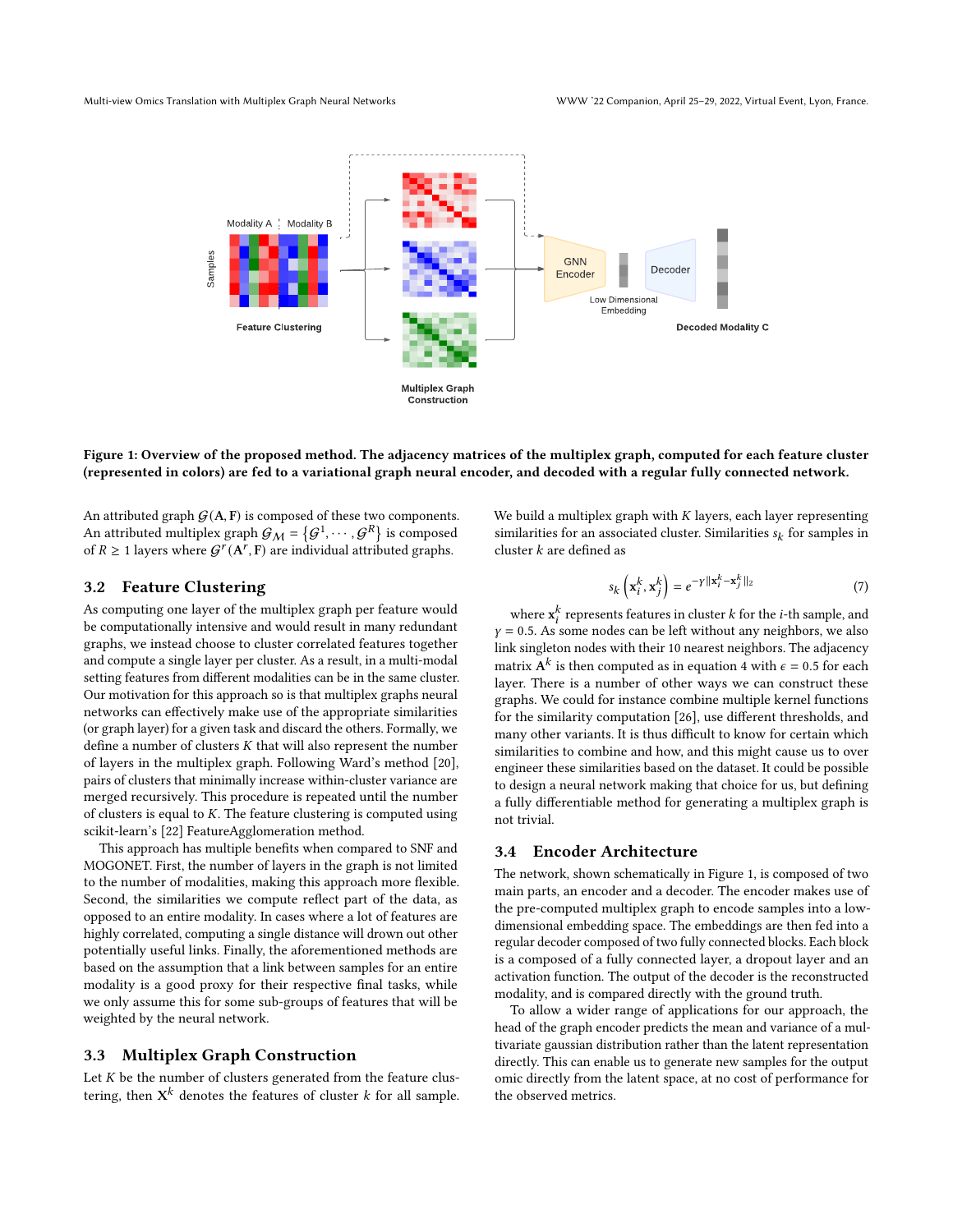The graph encoder, depicted in detail in Figure [2](#page-4-0) is similar in stucture to the network used in HDMI [\[11\]](#page-6-11) and MxGNN [\[16\]](#page-6-29) as it is a multiplex graph neural network with a similar attention mechanism. However we do not use any contrastive loss or pooling layer. An initial fully connected block reduces the intial dimension of the data (6000 + 5000 in our case) to an embedding size of 512. The embeddings are then passed to a one-layer graph convolution for each cluster defined in equation [8,](#page-3-0) and recasted by a residual connection.

<span id="page-3-0"></span>
$$
Z_k = f_k(X, \hat{A}_k) = \hat{A}_k X W_k
$$
 (8)

where  $\hat{\mathbf{A}}_k = \mathbf{A}_k + \mu \mathbf{I}$ ,  $\mathbf{A}_k$  is the adjacency matrix for cluster  $k$ ,  $\mathbf{I}$ is the identity matrix and  $\mu$  is a self connection hyper-parameter.

Similarly to HDMI [\[11\]](#page-6-11), the output embeddings from the GCN are passed to a attention layer. The attention weights are computed as :

$$
\alpha_n^r = \tanh(y^r \cdot \text{LeakyRelu}(\mathbf{W}_a^r \mathbf{h}_n^r)) \tag{9}
$$

where  $\mathbf{y}^{r}$  and  $\mathbf{W}_{a}^{r}$  are learnable parameters, and a LeakyRelu activation function with a slope 0.2. The weights are the normalized using the softmax function

$$
\alpha_n^r = \frac{\exp\left(\alpha_n^r\right)}{\sum_{r'=1}^R \exp\left(\alpha_n^{r'}\right)}\tag{10}
$$

The final embedding of the  $n$ -th node is then obtained by a weighted average

$$
\mathbf{h}_n = \sum_{r=1}^R \alpha_n^r \, \mathbf{h}_n^r \tag{11}
$$

The role of this attention mechanism is to discern meaningful modalities for the downstream task. Unlike graph attention networks [\[28\]](#page-6-30), this attention mechanism works solely on layers and not on nodes in each layer. In contrast to social or molecular graphs, the graph structure of our layers is not as relevant, and thus a simple GCN layer was chosen as our message passing paradigm.

## 3.5 Variational Encoder Decoder

Variational autoencoders (VAE) [\[13\]](#page-6-31) are a class of deep neural networks capable of learning meaningful latent representations from high dimensional data. Let some dataset  $\{x^{(i)}\}_{i=1}^N$  with N samples and  $\mathbf{x}^{(i)} \in \mathbb{R}^d$  where  $d$  is large. We assume that  $\mathbf{x}^{(i)}$  are i.i.d. samples from some distribution x and that this data is itself generated by some random process involving a latent representation  $\mathbf{z} \in \mathbb{R}^l$ where  $l \ll d$ . Latent representations from samples come from a prior distribution  $p_{\theta}(z)$  where  $\theta$  is a vector of learnable parameters. From a known z, each sample is generated from a conditional distribution  $p_{\theta}(\mathbf{x}|\mathbf{z})$ . The approximate modelled probability is then

$$
p_{\theta}(\mathbf{x}) = \int_{z} p_{\theta}(\mathbf{x} \mid \mathbf{z}) p_{\theta}(\mathbf{z}) dz \qquad (12)
$$

This integral is intractable, to remedy this we approximate the true posterior  $p_{\theta}(\mathbf{z} \mid \mathbf{x})$  by an approximation  $q_{\phi}(\mathbf{z} \mid \mathbf{x})$  where  $\phi$  is another set of parameters. Maximizing the Kullback-Leibler divergence between these two quantities is equivalent to minimzing the evidence lower bound, or ELBO :

$$
\mathbb{E}_{z \sim q_{\phi}(z|x)} \log p_{\theta}(x \mid z) - D_{\text{KL}}\left(q_{\phi}(z \mid x) \| p_{\theta}(z)\right) \tag{13}
$$

where  $D_{\text{KL}}$  is the Kullback-Leibler divergence. This term however can be analytically derived as both  $q_{\phi}(\mathbf{z} \mid \mathbf{x})$  and  $p_{\theta}(\mathbf{z})$  are known distributions. We use a variation of this method, a variational encoder-decoder [\[13\]](#page-6-31), to generate suitable latent representations for our omics translation task. The only difference being that the input sample is a different vector from the ground truth target.

The ELBO minimization is composed of the reconstruction loss between the reconstructed and the original sample, and the KL divergence between the estimated  $q_{\phi}(z|x)$  and the normal distribution. As the choice of prior for  $p_{\theta}(z)$ , we simply use a normal distribution. Our loss function, initially defined in [\[13\]](#page-6-31), is described in equation [14,](#page-3-1) we use the binary cross-entropy for our reconstruction loss and average over all training samples.

<span id="page-3-1"></span>
$$
\mathcal{L}_{vae} = \frac{1}{N} \sum_{j=1}^{N} BCE\left(\mathbf{y}, \hat{\mathbf{y}}\right) + \mathcal{L}_{KL}
$$
\n(14)

where y is the output modality and  $\hat{y}$  is the reconstructed approximation.  $\mathcal{L}_{KL}$  is the regularization loss, which is the KL-divergence

$$
\mathcal{L}_{KL} = D_{KL}(\mathcal{N}(\boldsymbol{\mu}, \boldsymbol{\sigma}) \| \mathcal{N}(\mathbf{0}, \mathbf{I}))
$$
\n(15)

As the two distributions in the KL-divergence are Gaussian, an analytical formulation of this loss can be computed. Table [1](#page-4-1) provides an overview of the most important hyperparameters.

## 4 EXPERIMENTS

# 4.1 Dataset

We use the TCGA [\[27\]](#page-6-32) multi-omics data (available for download here [http://acgt.cs.tau.ac.il/multi\\_omic\\_benchmark/download.html\)](http://acgt.cs.tau.ac.il/multi_omic_benchmark/download.html) for all of our experiments, and use all ten available cancer types. Data for each cancer type comprises of three omics layers: gene expression, DNA methylation, and MicroRNA (miRNA) expression. We use the same proprocessing as Cantini et al. [\[1\]](#page-5-1), by using the natural logarithm of the miRNA expression level and gene expressions. We also only keep the first 6000 features of gene expression with the highest variance. Finally, only samples for which all three modalities were available were kept. The number of samples ranges from 170 for Acute Myeloid Leukemia (AML) to 621 for Breast cancer for a total of 3023 samples and 6000, 5000, 1508 features for gene expression, DNA methlyation and miRNA respectively. For all our results, we choose to reconstruct miRNA from gene expression and DNA methylation.

## 4.2 Experimental Setup

We test our method for two different splits of training and testing data. We define split A as random split in (5%, 5%, 90%) for train, validation and test data percentage respectively. For split B, we choose (80%, 5%, 15%). In both cases we pick the best performing model on validation data and evaluate it on the test set. We average the performance over 5 runs, and to ensure that our comparisons are fair we use the exact same splits for all methods. Our network is trained with the Adam optimizer and a stepwise learning rate scheduler of coefficient 0.5 applied every 1000 iterations. The values of important hyper-parameters are summarized in table [1.](#page-4-1) All models were trained on an NVIDIA GTX 3090 and an Intel(R) Core(TM) i9-10900X CPU @ 3.70GHz.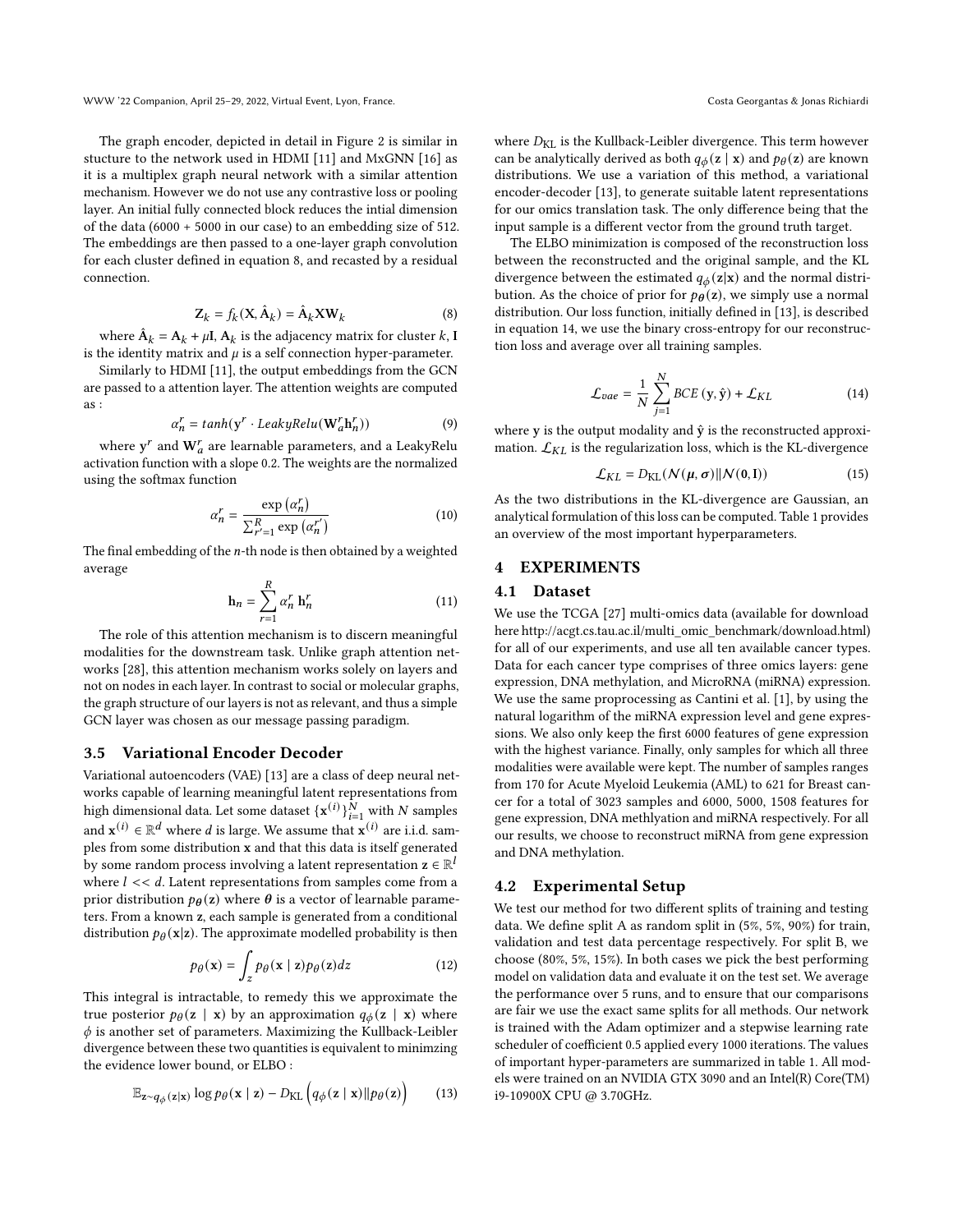<span id="page-4-0"></span>

 $\overline{\phantom{a}}$  $\overline{\phantom{a}}$ FC FC GCN GCN Dropout Dropout Tanh Tanh Attention Layer  $\mu$  ,  $\sigma$  $FC / \n\begin{array}{ccc} \n\end{array}$  FC Sample

Figure 2: Encoder Architecture. The initial fully connected layer condensed the initial high dimensional space to the network dimension. The K layers of the multiplex graph are fed to individual GCNs and combined by an attention mechanism. The final fully connected blocks project the output of the attention layer to a lower dimensional space (Embedding dimension 1 to 2 referenced in Table [1\)](#page-4-1)

z

# 4.3 Comparison Methods and Performance Assessment

For our baselines, we compare our method with multivariate LASSO regression (with regularization parameter  $\alpha = 1$ ), as well as a traditional variational encoder decoder (named VED). The VED encoder is a simple MLP composed of two fully connected blocks and has the exact same decoder as our proposed approach. In addition, we compare our method with OmiTrans [\[37\]](#page-6-33), a GAN-based neural network that, to the best of our knowledge, is the state of the art for omics-to-omics translation. OmiTrans was slightly modified to accommodate for our experiments, and the two input omics were simply concatenated to form the network input. We also compare the performance when generating one graph per modality, with graphs computed with the same method as SNF.

Multi-view Omics Translation with Multiplex Graph Neural Networks WWW '22 Companion, April 25–29, 2022, Virtual Event, Lyon, France.

<span id="page-4-1"></span>

| Hyper-parameter                   | Value |
|-----------------------------------|-------|
| К                                 | 10    |
| Embedding dimension 1             | 512   |
| Embedding dimension 2             | 256   |
| Dropout Rate                      | 0.1   |
| Maximum number of iterations      | 15000 |
| Initial learning rate             | 0.001 |
| Self connection coefficient $\mu$ | 3     |

Table 1: Values of hyper-parameters for our method.  $K$  denotes the number of feature clusters. Embedding dimensions 1 and 2 refer to the dimension of the graph encoder and the final embeddings, respectively.

We use three different metric to assess the quality of our reconstruction. We compute the average mean square error (MSE), the mean absolute error (MAE) and the coefficient of determination  $(R^2)$ .

# 5 RESULTS

Our results for the reconstruction of miRNA expression from gene expression and DNA methylation are summarized in Table [2.](#page-5-2) For split A, both our graph-based methods perform better than Omi-Trans (Wilcoxon signed-rank test on samples mean squared error, p  $= 2 \times 10^{-19}$ ). However there seems to be no significant gain or loss in performance when comparing the graph construction methods, and LASSO also performs similarly as our graph encoder.

For split B, our approach also outperforms OmiTrans on MSE (p  $= 7 \times 10^{-4}$ ). The increased amount of training data also validates our graph construction method (p =  $1.6 \times 10^{-2}$ ) compared to SNF. Interestingly however, compared to OmiTrans we do not observe better results for MAE (non-significant, p=0.12). Our approach seem better equipped to handle outliers while OmiTrans does slightly better on average.

To better understand why our graph encoder performs significantly better than VED, we plotted the t-SNE projections of the target modality and of latent representation of each sample for the two methods on figure [3.](#page-5-3) We can see that most of the types of cancer are distinguishable for both the raw targets and our approach, while they collapse in VED. As the decoders are exactly the same in both methods, we conclude that encoding with fully connected blocks results in less expressive latent encodings. Admittedly, our architecture for VED might not be optimal for this problem, but we have not found a single combination of layers that would provide a better suited latent representation.

To summarize, we showed that our graph construction method can be advantageous in cases where enough data is provided. We also showed that our multiplex graph based approach can produce state of the art results for a multi-omics to omics translation task.

## 6 DISCUSSION AND CONCLUSION

We proposed a new method for multi-view omics-to-omics translation using a multiplex graph neural network encoder. While we showed that this type of method can do well for one type of omics it is still not clear to what extent this method can apply to other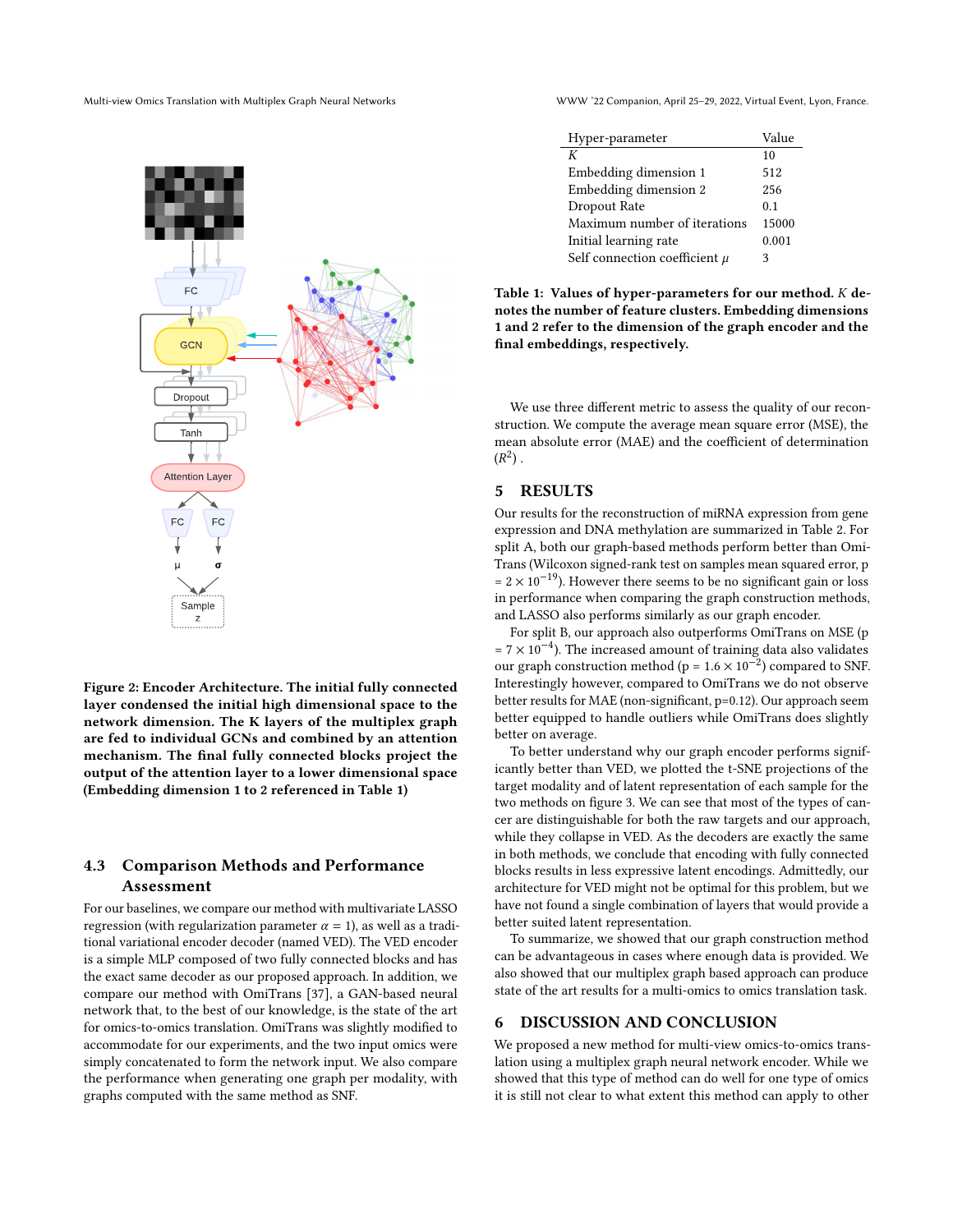WWW '22 Companion, April 25–29, 2022, Virtual Event, Lyon, France. Costa Georgantas & Jonas Richiardi

<span id="page-5-2"></span>

|            |                     | Split A             |                     |                     | Split B             |                     |
|------------|---------------------|---------------------|---------------------|---------------------|---------------------|---------------------|
|            | MSE J               | $MAE$ .             | $R^2$ 1             | MSE 1.              | $MAE$ .             | $R^2$ 1             |
| LASSO      | $0.3768 \pm 0.0015$ | $0.2626 \pm 0.0017$ | $0.9546 \pm 0.0002$ | $0.3759 \pm 0.0028$ | $0.2609 \pm 0.0016$ | $0.9548 \pm 0.0003$ |
| <b>VED</b> | $0.7548 \pm 0.0281$ | $0.3609 \pm 0.0042$ | $0.8971 \pm 0.0040$ | $0.7751 \pm 0.0080$ | $0.3634 \pm 0.0048$ | $0.8949 \pm 0.0020$ |
| OmiTrans   | $0.3876 \pm 0.0039$ | $0.2674 + 0.0022$   | $0.9538 \pm 0.0005$ | $0.2775 \pm 0.0045$ | $0.2117 \pm 0.0026$ | $0.9670 \pm 0.0004$ |
| Ours (SNF) | $0.3639 \pm 0.0058$ | $0.2570 \pm 0.0010$ | $0.9558 \pm 0.0008$ | $0.2537 \pm 0.0086$ | $0.2226 \pm 0.0042$ | $0.9685 \pm 0.0010$ |
| Ours       | $0.3688 \pm 0.0050$ | $0.2577 + 0.0017$   | $0.9557 \pm 0.0006$ | $0.2401 \pm 0.0046$ | $0.2163 \pm 0.0026$ | $0.9702 \pm 0.0006$ |

Table 2: Reconstruction performance of the tested methods for different metrics. Split A and B correspond to (train, validation, test) sample percentages of (5%, 5%, 90%) and (80%, 5%, 15%), respectively. Ours(SNF) denotes using our architecture with a multiplex graph computed like SNF (one graph per modality), while Ours denotes using the feature clustering step for multiplex graph construction.

<span id="page-5-3"></span>

Figure 3: Two-dimensional t-SNE projections from our best model trained on split B using (left) the original high-dimensional target miRNA expression data, (middle) the latent space of our approach, and (right) the latent space of a VED without a graph architecture.

datasets and modalities, and further experimentation is required. On the other hand there is no reason for this approach to be limited to omics translation, and it would be worth to investigate other problems such as survival prediction, disease sub-typing, or other types of predictions.

There is room for improvement in our pipeline. Our method for splitting the features into clusters is rather simple, and generating the graph based on other factors that do not stem directly from the data (isolating important genes or clustering them based on some exterior criteria such as biological pathways or ontologies) could be an informative and interpretable way of injecting prior knowledge to the neural network. Moreover, our encoder decoder structure, while simple and easy to train, may lack the flexibility of other architectures such as GANs.

Despite its apparent advantages our method still suffers from some limitations. First, we have no a priori estimation of a suitable number of clusters  $K$ . This means that  $K$  has to be treated like a hyper-parameter which, given the computational load of computing the multiplex graph, may take a significant amount of time. Second, we treat the variables in each cluster as equally important. This is also an issue as some individual variables might have a lot more expressive power than others in the same cluster; relatedly, our evaluation was limited to the few thousand features with the highest variance in gene expression, meaning that scaling issue could be present when moving to whole-genome coverage. Finally, the performance of our algorithm would significantly decrease when

increasing  $K$ , meaning that our attention mechanism might not be sufficient to efficiently weight the graphs after a certain point.

A potential solution would be to compute similarities directly during training by doing some sort of similarity learning, such as Huai et al. [\[9\]](#page-6-34). Our approach could also be extended with some form of contrastive method such as Deep Graph Infomax [\[29\]](#page-6-6) or Graph-MVP [\[12\]](#page-6-35) to further improve performance on self-supervised tasks.

## 7 ACKNOWLEDGEMENTS

This work is supported by the Swiss National Science Foundation under Sinergia grant CRSII5\_202276 / 1.

# 8 CODE AVAILABILITY

The source code for generating the graph and training the network can be downloaded from GitLab at :

[https://gitlab.com/CGeorgantasCHUV/mgnn-omics-translation.](https://gitlab.com/CGeorgantasCHUV/mgnn-omics-translation)

# **REFERENCES**

- <span id="page-5-1"></span>[1] Laura Cantini, Pooya Zakeri, Celine Hernandez, Aurelien Naldi, Denis Thieffry, Elisabeth Remy, and Anaïs Baudot. 2021. Benchmarking joint multi-omics dimensionality reduction approaches for the study of cancer. Nature Communications 12, 1 (Jan. 2021), 124.<https://doi.org/10.1038/s41467-020-20430-7>
- <span id="page-5-0"></span>[2] Wei Dai, Wenhao Yue, Wei Peng, Xiaodong Fu, Li Liu, and Lijun Liu. 2022. Identifying Cancer Subtypes Using a Residual Graph Convolution Model on a Sample Similarity Network. Genes 13, 1 (Jan. 2022), 65. [https://doi.org/10.3390/](https://doi.org/10.3390/genes13010065) [genes13010065](https://doi.org/10.3390/genes13010065)